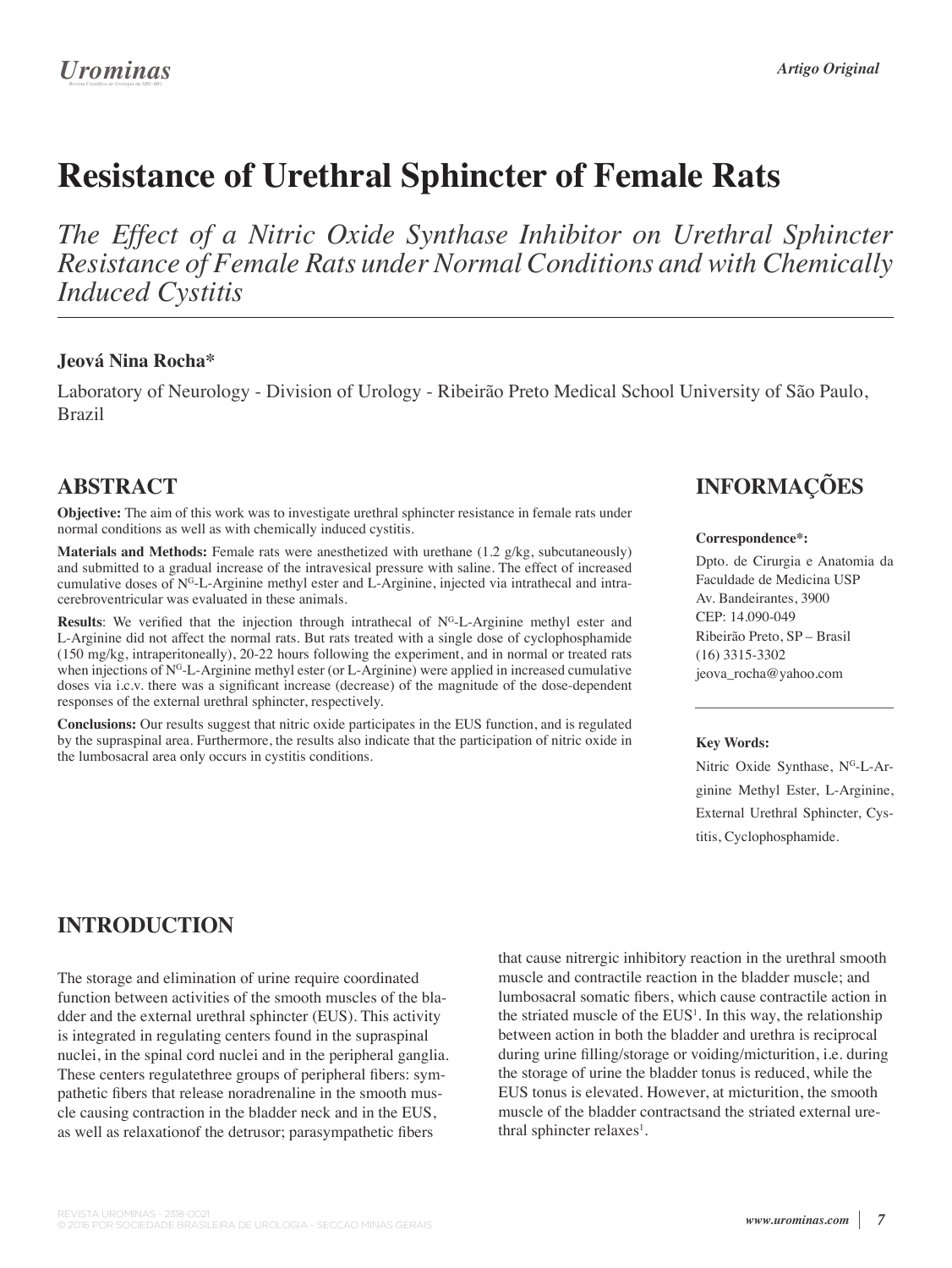In neuroanatomy studies with rats, various authors have shown that neurons from the micturition pontine center (PMC) ventrolateral area have direct projection on the Onuf's nuclei. It has been verified that the electrical or chemical stimulation of these nuclei evokes EUS contractions<sup>2-5</sup>. Furthermore, the striated muscle of the EUS is innervated by the pudendum nerve that arises in the dorsolateral nuclei (DL) of the dorsal horn (Onuf's nucleus)<sup>6</sup> and its long dendrites project dorsolaterally towards the *intermediumlateraliscell* group (IML), ventromedially towards the central canal and towards the medial parts of the lamina VIII and dorsal commissural  $L_{5}$ -S<sub>1</sub> of the spinal cord<sup>7,8</sup>.

Nicotinamide adenine dinucleotide phosphate-diaphorase (NADPH-d), an indicator of the presence of neuronal nitric oxide synthase (nNOS), has been detected in sympathetic and parasympathetic preganglionic neurons, in laminae V-VI, and parasympathetic postganglionic neurons that innervate the urethra and bladder $9-14$ . This fact suggests that the urethral smooth muscle is regulated by sympathetic and parasympathetic preganglionic neurons. Using retrograde axonal tracing studies with *pseudorabiae* virus in the urethral smooth muscle, labeled cells were identified in the sacral parasympathetic nuclei, in the dorsal commissure, around the central canal of the spinal cord and in theintermediumlateralis area of the  $L_{6}$ -S<sub>1</sub> segments<sup>6,15,16</sup>.

The EUS muscles are innervated by somatic cholinergic fibers and non-adrenergic and non-cholinergic fibers associated to neurotransmitter/neuromo-dulator nitric oxide (NO) which induces relaxation of both the smooth and striated muscles of the urethra<sup>17,18</sup>. Pharmacologically, it has been reported that the N-Nitro-L-Arginine (L-NOARG), a nitric oxide synthase (NOS) inhibitor, reduced the magnitude and duration of the urethral reflex during micturition. This effect was decreased or inhibited after L-Arginine (L-ARG) administration, suggesting the involvement of NO18,19. In addition, the NO as a mediator of relaxation of the smooth muscle and of the urethral striated muscle has been reported in different experimental animals<sup>20-22</sup>.

Considering thatboth spinal cord (lumbosacral) and supraspinal nuclei have active participation in the EUS function, the purpose of the present research was to determine if NO is involved at spinal cord and supraspinal levels in the EUS resistance in both normal and pathological female ratswhich underwent augmented intravesical pressure.

## **METHODS**

#### **Ethical approval**

The protocol applied in this experiment was approved by the Committee of Ethics of the Ribeirão Preto Medical School– University of S. Paulo. This current study was developed in the Laboratory of Neurourology - Division of Urology,Ribeirão Preto MedicalSchool - University of S. Paulo. All efforts were made to minimize suffering and reduce the number of animals used in this experimental protocol.The animals were maintained under standard laboratory conditions (at a temperature of  $22\pm2$  °C, in a 12:12 h, light/dark cycle), with free access to food pellets and tap water.

#### **Experimental procedure**

Twenty female Wistar rats, weighing 230-260 g, were anesthetized with urethane (1.2 g/kg, subcutaneously). After a midline incision in the lower abdomen  $(\sim 1.0 \text{ cm})$ , the bladder was exposed and a polyethylenecatheter(PE-50; id=0.58 mm, od: 0.96 mm)containing a small collar created with a fire-flared tip was inserted into the bladderdomeand tied with 4-0 silk for bladder filling and pressure recording simultaneously.Thereupon the animal was placed on a special table for this kind of procedure in rats (B. Braun Melsungen AG, type 876030) which permitted a bipedal position (similar to the human position), without provoking muscular stretching. The catheter inserted into the bladder was connected via a three-way stopcock to a pressure transducer (WPI BPcable,Instruments Inc., Akron, OH, USA) to monitor bladder pressure during cystometry. Areceptacle containing 0.9% saline (37 ºC) should be moved slowly along a shaft in perpendicular position which will slowly infuse the bladder by gravity, thus gradually determining the volume/pressure. When the first fluid dropwas expelled, via urethra (leak point pressure), evoked by distension of the bladder, the pressure valuecorresponding to maximum resistance of the EUSwas defined. The correspondent recording was repeated three times at each step of the experiment. The recordeddata were collected and stored in the computer using the Windaqsoftware (DATAQ-DI-720 Instruments Inc., Akron, OH, USA). When the experiments were finished, the animals were euthanatized by exsanguination.

#### **Implantation of the Intrathecal Catheter**

For intrathecal (i.t.)catheter implantation, the animals were anesthetized with ethyl ether inhalation; after that a surgical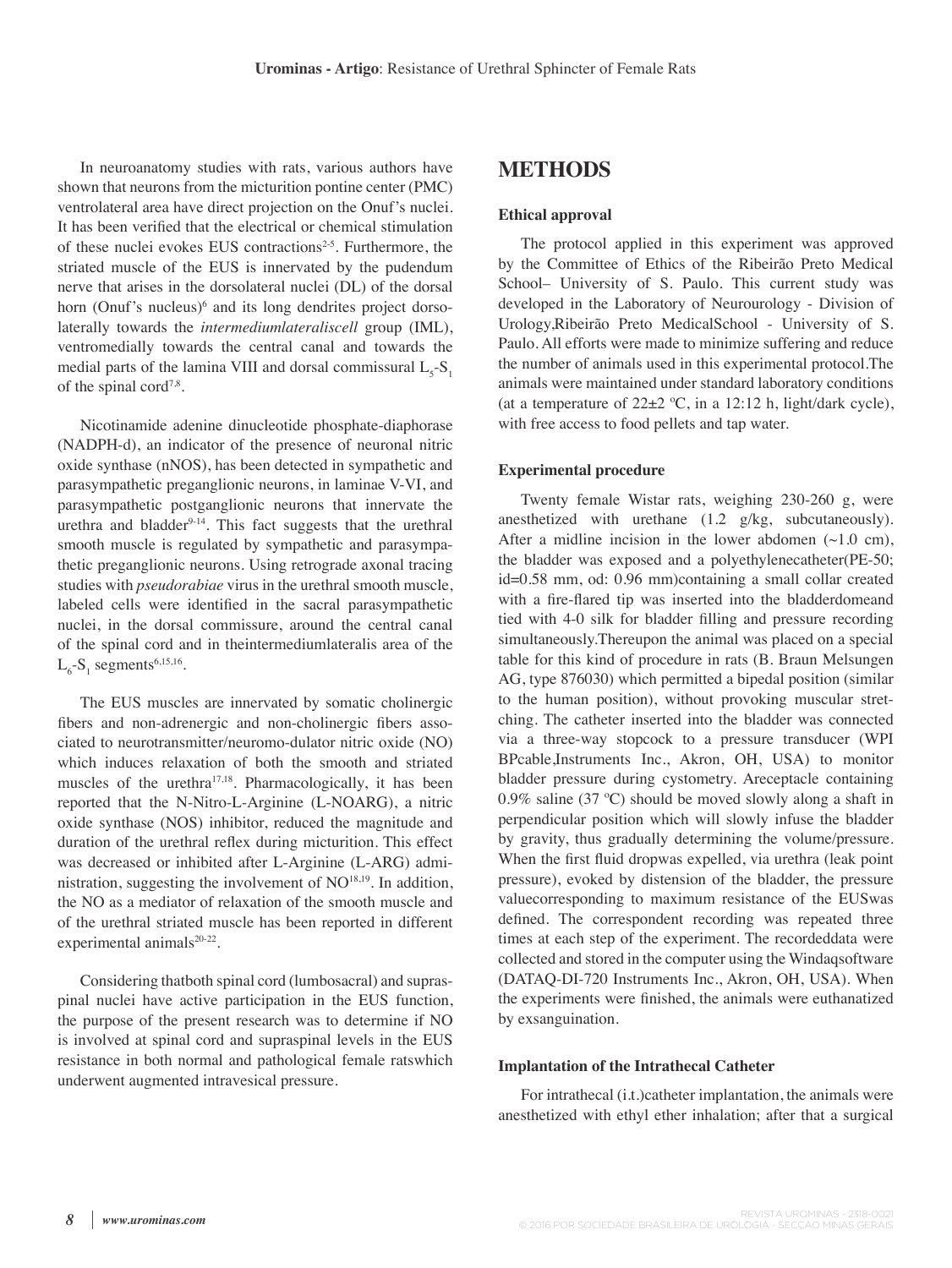incision  $(\sim 1.0 \text{ cm})$  was made in the lower lumbar region of the vertebral column, preserving the muscular layer. A special needle was inserted in the intervertebral space between  $L<sub>5</sub>-L<sub>6</sub>$ . The correct position of the needle in the subarachnoid space was confirmed when the animal showed a tail-flick reflex. Subsequently, a polyethylene-10catheter (PE-10; od =  $0.61$ ) mm, id =  $0.28$  mm) with 10% heparin was inserted through the needle, and its tip was placed in the adjacent site of the spinal cord  $(L_6$  through  $S_1$ ); the catheter was tied with 4-0 silk to the subcutaneous tissue. The needle was removed and the external tip of the catheter was sealed by electrocautery. This catheter was placedtemporarily in the subcutaneous space. The skin was then running sutured with 6-0 mononylon thread. The experiment recordings of bladder pressure were performed 4-6 days after implantation of the i.t. catheter. The surgical evaluation of the accurate position of the catheter tip in the spinal cord of the animals was confirmed with dye (methylene blue) administration via i.t. immediately after the experimental recording.

#### **Implantation of the Intracerebroventricular Cannula**

For intracerebroventricular (i.c.v.) cannula implantation, the animals were anesthetized with 2.5% tribromoethanol (1.0 μL/100 g of the body weight, intraperitoneally). Additional doses of the anesthetic were administered when necessary. The animals were placed in the stereotaxic frame (David Kopf Instruments, USA) for the implantation of the cannula in the right lateral ventricle (coordinates of 1.0 mm caudal to bregma, 1.6 mm lateral from midline, 3.2 mm ventral from dura) in accordance with Paxinos & Watson Atlas<sup>23</sup>. The cannula was fixed into the skull with a small screw placed as an anchor. An occlusive metallic mandrill was placed in the cannula to avoid cerebroventricular fluid infection or drainage. Procaine and potassicbenzilpenicillin (8.000 UI, i.m.) was administered immediately after the surgery ended. These animals were maintained in special boxes in the facility with a synchronized light/dark cycle of 12/12 hour, at temperatures of  $24 \pm 2.0$  °C, with free access to food and water. The experimental recordings of bladder pressure were performed 4-6 days after the i.c.v. cannula implantation.

Surgical evaluation of the accurate position of the catheter tip in animals was confirmed with dye (methylene blue) administration viai.c.v. immediately after the experimental recording.

#### **Intrathecal and Intracerebroventricular Injections**

The drugs were injected directly into the subarachnoid space  $(L_6 - S_1)$  or into the right lateral ventricle witha volume of  $5.0 \mu L$ , followed by flushing of  $5.0 \mu L$  of physiological saline, using a Hamilton'smicrosyringe (10.0 μL) attached to the i.t. catheter or to the i.c.v.cannula, by means of a PE-10 catheter.

#### **Induction of Cystitis**

Cystitis was induced by cyclophosphamide (CYP) (150 mg/kg, intraperitoneally). This drug is metabolized to acroleinand excreted in the urine, inducing bladder a hypersensitivity process. The experiments were performed after 45-50 hours of drug administration.

#### **Drug Administration**

To evaluate the NO involvement on the EUS of female rats in normal conditions and with cystitis, (a) NG-Nitro-L-Arginine Methyl Ester (L-NAME), a potent non-selective NOS inhibitor, was administered via i.t. or i.c.v., using cumulative doses of 1.0, 3.0 and 10.0 mmol; (b) L-Arginine (L-ARG) drug, a NO precursor, was also administered via i.t. or i.c.v., using cumulative doses of 5.0 and 10.0 mmol. Drugs were dissolved in Milli-Q water. Stock solutions were made and kept at -20 ºC. Subsequent dilutions were made with 0,9% saline. Drug administration was performed slowly (5.0 μL/ min), at intervals of 25-30 min. Catheter (PE-10) volume attached to the Hamilton's microsyringe was approximately 7 μL.

Four groups were created: G1 (control, n=6); G2 (rats treated with CYP,  $n=4$ ); in both groups (G1 and G2) the drugs were administered via intrathecal; G3 (control, n=4); G4 (rats treated with CYP,  $n=6$ : in both groups (G3 and G4) the drugs were administered viaintracerebroventricular.

#### **Drugs**

NG-Nitro-L-Arginine Methyl Ester, L-Arginine and Urethane (Lab. Tocris, Ellisville, MO, USA), Cyclophosphamide and Tribromoethanol (Lab. Sigma Chemical, Co. St. Louis, MO, USA), Ethyl Ether (Lab. CAQ, SP, Brazil), Procaine and Potassic Benzilpenicillin (Lab. EMS Indústria,SP, Brazil)were drugs used in the current study.

#### **Methods of Analysis**

All data values were expressed as mean plus or minus standard error of the mean, and results were calculated at a percentage of the maximal effect (mean of three recordings) obtained after the drug application. The significance between groups was determined using Student's t test. Values of P<0.05 were taken to indicate statistical significance. Graphs were generated and parameters computed using the GraphPad Prism-5 program.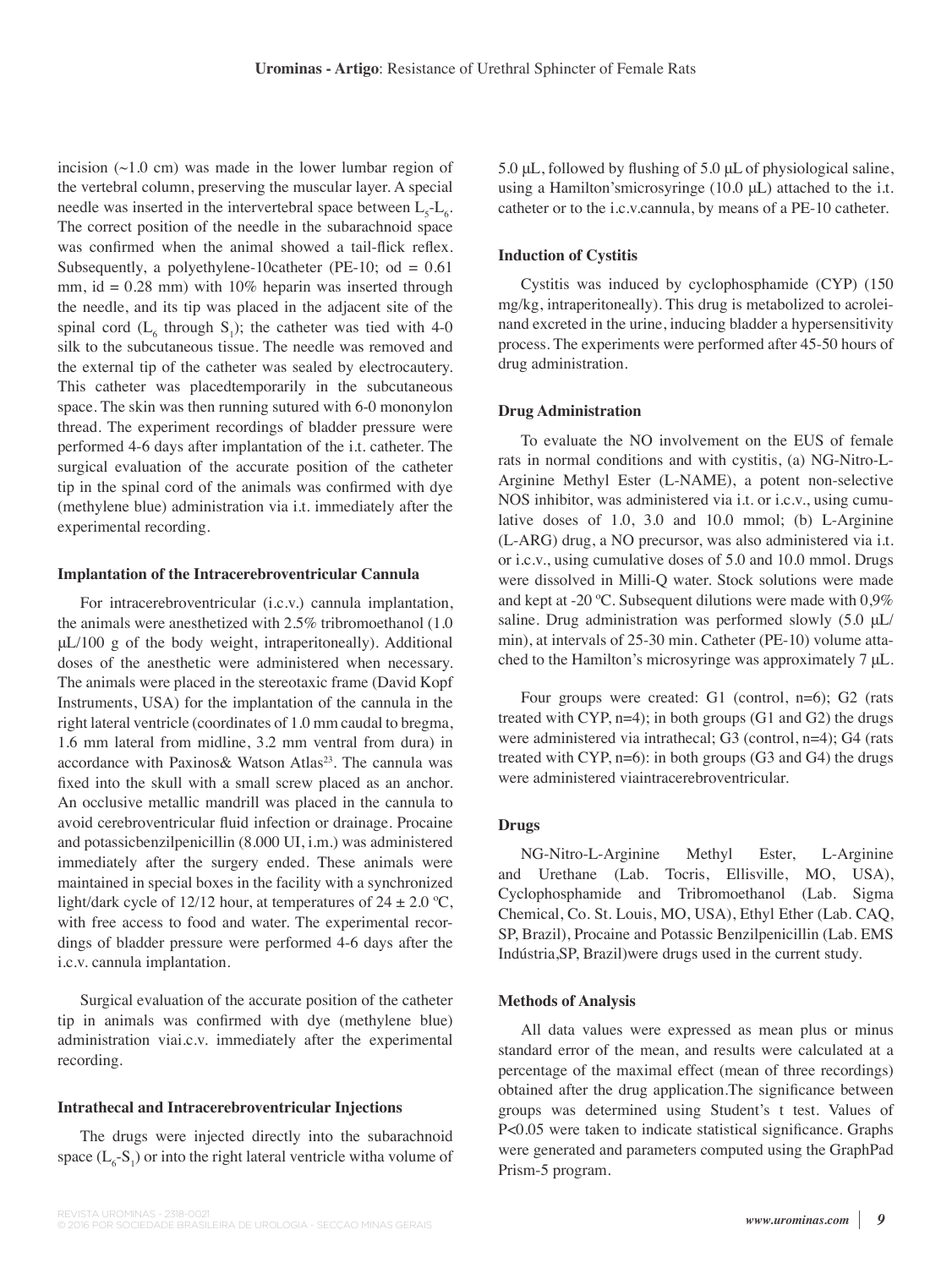## **RESULTS**

We observed that rats treated with CYP showed a thick, tumescent, friable, hemorrhagic bladder wall, and the weight of the bladder was apparently greater than that of untreated rats. There was no significant difference in body weight of these animals before and after catheter (i.t.) or cannula (i.c.v.) implantation. After 60 min of anesthetic administration, the animals were placed in an orthostatic position on the Braun Melsungen table; warm physiological saline solution (37 ºC) placed in a small bottle started to slowly infuse the bladder. The first sign of fluid loss that occurred via urethra was considered as leak point pressure.

#### **The effect of NOS activator and inhibitor on the EUS after intrathecal drug administration.**

During the experiment, significant changes in the EUS were not observed after the administration of cumulative doses of L-NAME 1.0, 3.0 and 10.0 mmol, or L-ARG 5.0 and 10.0mmolin normal animals. However, the animals treated with CYP showed a dose-dependent curve after 15 min of L-NAME administration The intravesical pressure

#### **FIgURE 1**

Graphic representation of the intravesical pressure that expresses urethral sphincter resistance values of a female rat after CYP administration, following the injection of L-NAME and L-ARG via i.t, with the addition of cumulative doses which increase and decrease the urethral sphincter resistance, respectively. Three recordings were performed during the experimental evaluation, 25-30 min after the administration of each drug dose. The top of the recording corresponds to the maximum intravesical pressure of the leak point of the fluid via urethra. Represents the beginning of fluid infusion into the bladder and the correspondent increase of the intravesical pressure.



*Fonte: Arquivo Pessoal.* 

was gradually increased in the presence of L-NAME; and this increased pressure(induced by L-NAME)was significantly reverted after the administration of 5.0 and 10.0 mmol of L-ARG.

#### **The effect of NOS activator and inhibitor on the external urethral after intracerebroventricular drug administration**

L-NAME cumulative graduated doses - 1.0, 3.0 and 10.0mmol - and L-ARG5.0 and 10.0mmol - were administered via i.c.v. in animals of both groups (normal and treated with CYP). Dose-dependent responses were observed in normal rats andlikewise in rats treated with CYP; and thegradual effect of the pressure induced by L-NAME wasslowly reverted after the administration of 5.0 and 10.0 mmol of L-ARG.

### **DISCUSSION**

In the present study, an experimental model was used to measure EUS maximal resistance under volume/pressure (leak point pressure - LPP), evaluating the effect of the NO antagonist in the lumbosacral spinal cord  $(L_6 - S_1)$  and supraspinal levels.

Experimental evaluations of the parasympathetic and nitrergic system participation in EUS functionhave been published18,24. It is indicative that the parasympathetic nervous system has relevant action in urethra relaxation mediated by NO. Through microdialysis it has been shown that the administration of nNOS, a selective inhibitor(also known as the neuronal isoform), reduces the acetylcholine (ACh) function released in different areas of the central nervous system (hypothalamus and locus cœruleus), and that the administration of a NO donor such as diethylamineNONOate (DEA/NO) and S-nitroso-N-acethylpenicillamine (SNAP) facilitates the neurotransmitter release<sup>24,25</sup>. From these findings it is possible to consider that the acetylcholine released in the urethra smooth muscle could be reduced by the addition of L-NAME or L-NOARG inhibitors, consequently inhibiting EUS relaxation. This effect can be reverted by the administration of L-ARG (a metabolic precursor in the formation of L-citrulline and NO). In vivoresults presented here, verified in the female rat urethra under the effect of intravesical pressure/volume increase, are convincing evidence that the relaxation of the urethral sphincter involves nitric oxide. These data are consistent with immunohistochemistry and NADPH-diaphorasehistochemistry assays, displaying that the EUS is densely innervated by nNOS containing nerve fibers, including sarcolema of striated fibers<sup>18,26</sup>.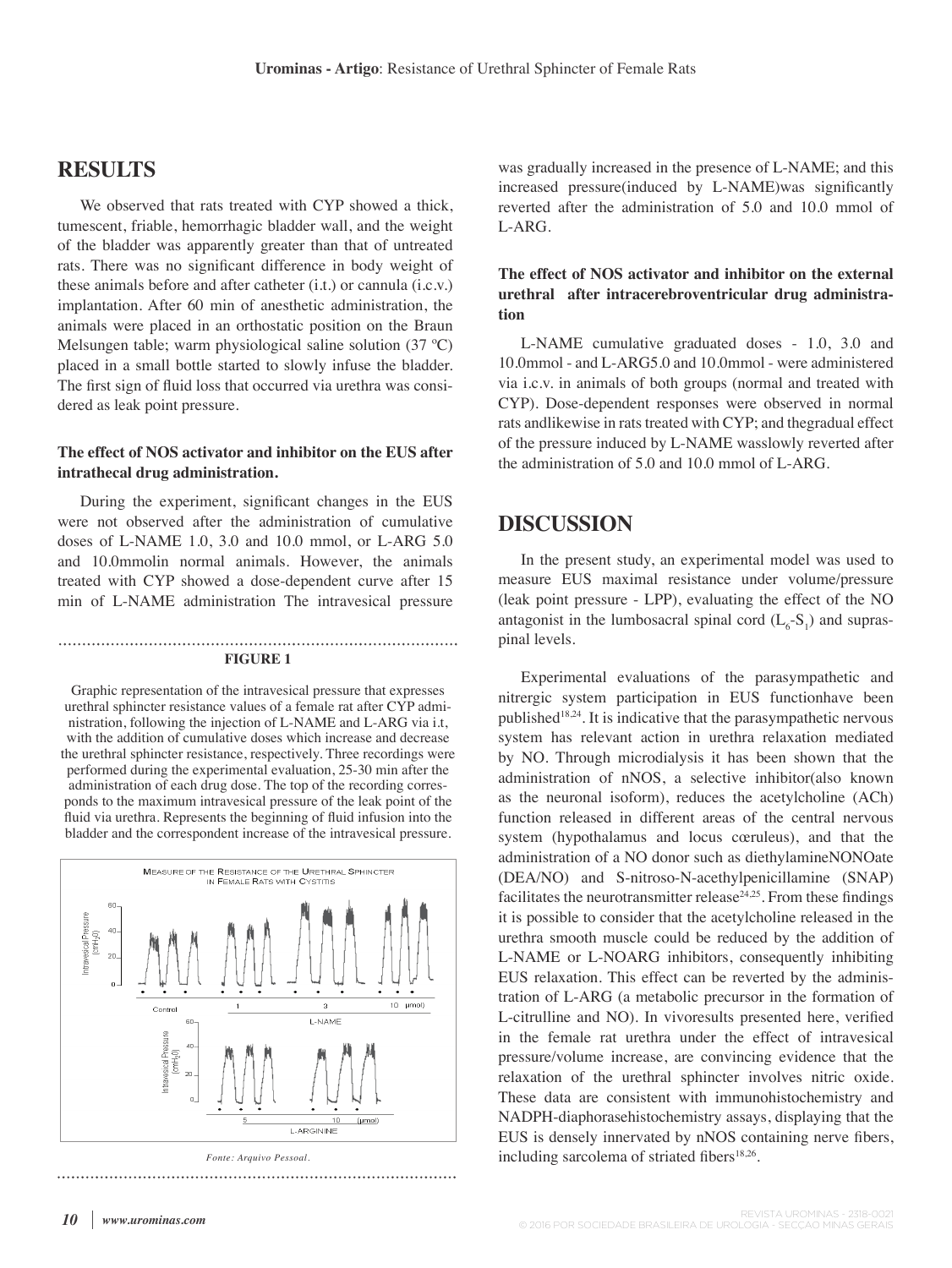#### **FIgURE 2**

Graphic evaluation of normal female rats and rats with cystitis induced by CYP (150 mg/kg, i.p.). The drug effects are expressed by mean  $\pm$  SEM (%) in rats which underwent the L-NAME and L-ARG administration via i.t., at 25-30 min intervals, at maximum intravesical pressure. All animals were disposed on the special table in bipedal position. Values correspond to maximum intravesical pressure at the moment when there was loss via urethra of saline infused slowly in the bladder (leak point pressure). The asterisk (filled bar) indicates P<0.05.



Surprisingly, the administration of L-NAME and L-ARG microinjections via i.t. in the untreated rat group showed no effect on the EUS during the experiment until 25-30 min after the last dose administration of L-ARG. This observation suggests three hypotheses: first, under normal conditions, very few cells found in the  $L_6$ -S<sub>1</sub> are immunoreactivetowards NOS, i.e., they have little effect on the pathway that mediates the EUS function, suggesting that NO is not involved in the normal micturition reflex; or secondly, the NOS inhibitor dose that was administered in normal rats is not representative since the NO is not stocked in synaptic vesicles but synthesized immediately when stimulated as has been observed through immunohistochemical assays<sup>12,26-28</sup>;finally, a third possibility is that the NO acts as a neuromodulator but not a neurotransmitter between the afferent ends and preganglionic neurons<sup>27</sup>.

A significant quantity of NOS was not identified in the normal rat lumbosacral spinal cord  $(L_6$ -S<sub>1</sub>) in immunohistochemicalassays. However, the NOS quantity in this region was significantly increased when these animals were treated with bladder irritant agents or suffered spinal injury $14,25$ . It is consistent that these data explain the absence of activation by the drugs (L-NAME and L-ARG) injected via i.t. used in the current experiment on EUS in normal rats. However,that activationwas present in rats treated with CYP.

#### **FIgURE 3**

Graphic evaluation of normal female rats and rats with cystitis induced by CYP (150 mg/kg, i.p.) The effect of the drugs is expressed by mean  $\pm$  SEM (%) in rats which underwent the L-NAME and L-ARG administration via i.c.v., at 25-30 min intervals, at maximum intravesical pressure. All animals were disposed on the special table in bipedal position. in bipedal position. Values correspond to the maximum intravesical pressure at the moment when there was loss via urethra of saline infused slowly in the bladder (leak point pressure) .

The X (open bar) and asterisk (filled bar) indicate  $P<0.05$ .





It has beenreported that bladder capacity and maximal bladder pressure at micturition was elevated in genetically modified mice when compared with normal mice<sup>29</sup>. These observations were similar to data noted in rats and mice treated by aminoguanidine, a selective inhibitor of iNOS<sup>30</sup>. It is indicative that L-NAME, an NOS inhibitor, can be effective in an identical way, inhibiting the EUS relaxation mediated by NO and, consequently, can cause an increase in bladder capacity and compliance associated with ahypertonic EUS.

The density of the nNOS isoform is expressive in the paraventriculararea<sup>31</sup>, unlike what occurs in the lumbosacral segment  $(L_6 - S_1)1^0$ .It is consistent that responses observed in normal rats and in rats treated with CYP, after the administration of L-ARG and its analogue L-NAME, via i.c.v., are due to the large concentration of NOS in the supraspinal nervous system. Furthermore, the rapid activation and inhibition of EUS resistance observed in this experiment, soon after the L-NAME and L-ARG administration into the lateral ventricle, suggests that the EUS is susceptible to the influence of these drugs. This possibility is consistent with experimental observation after injection of  $[^{14}C]$ -Nω-Nitro-L-Arginine (L-NA),L- $[^{14}C]$ -Citrulline,  $N^{\omega}$ -Monomethyl-L-Arginine(LMMA) and 7-Nitro-Indazole(L-NIO). These drugs were immediately detected in adjacent tissues;they decreased rapidly, in parallel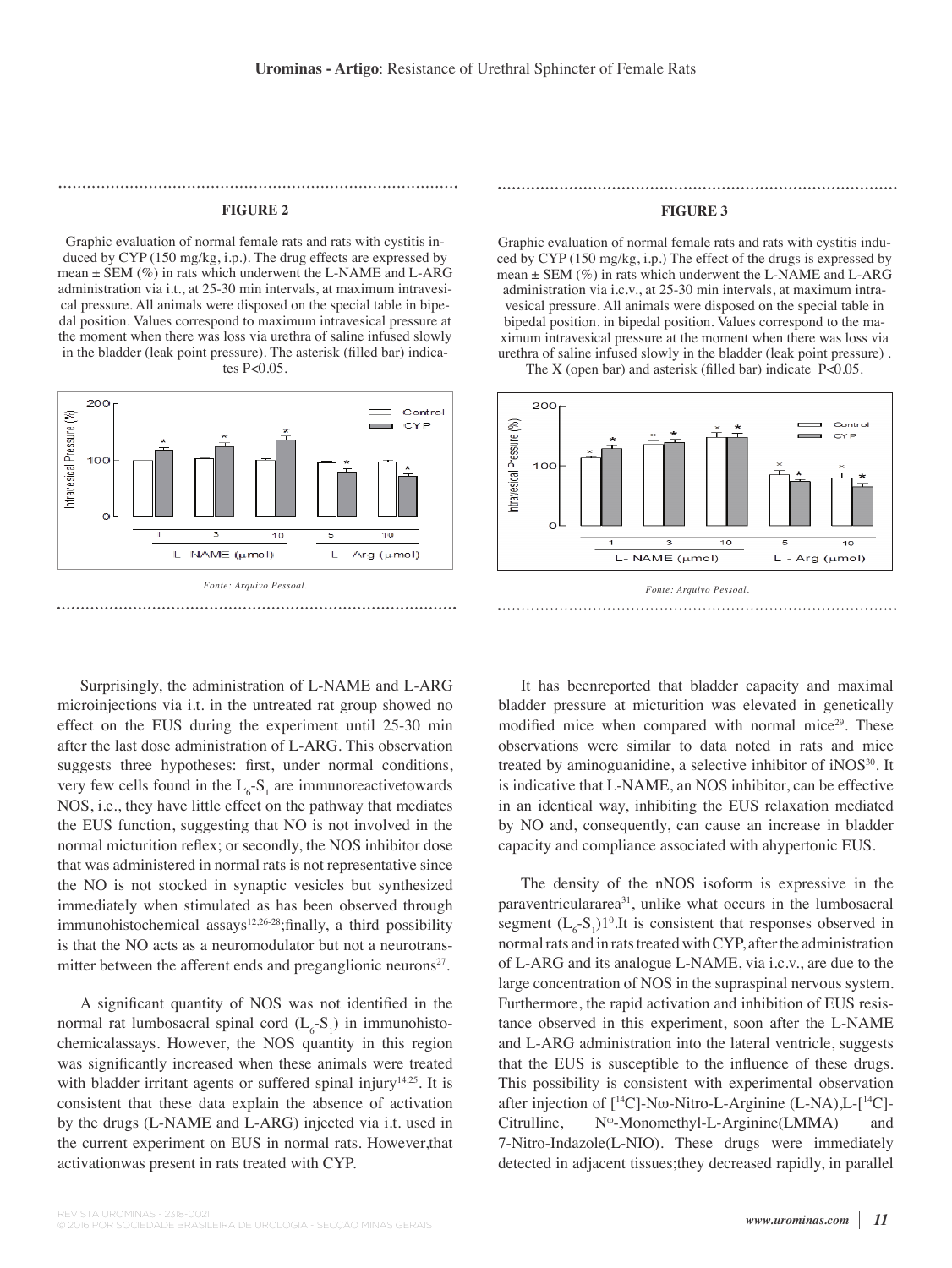|        |               | <b>L-NAME</b>   |                 |                 | <b>L-ARG</b>   |                |
|--------|---------------|-----------------|-----------------|-----------------|----------------|----------------|
|        |               | $1.0 \mu L$     | $3.0 \mu L$     | 10.0 $\mu$ L    | 5.0 $\mu$ L    | 10.0 $\mu$ L   |
| i.t.   | <b>Normal</b> | $100.5 \pm 0.8$ | $103.2 \pm 1.3$ | $105.5 \pm 2.1$ | $95.9 \pm 2.6$ | $74.0 \pm 5.2$ |
|        | <b>CYP</b>    | $118.9 \pm 4.1$ | $123.7 \pm 7.3$ | $135.4 \pm 7.0$ | $80.3 \pm 5.7$ | $71.0 \pm 4.2$ |
| i.c.v. | <b>Normal</b> | $113.3 \pm 2.5$ | $135.5 \pm 6.9$ | $147.8 \pm 7.5$ | $85.1 \pm 6.8$ | $79.1 \pm 9.3$ |
|        | <b>CYP</b>    | $128.4 \pm 5.3$ | $138.7 \pm 5.2$ | $147.8 \pm 5.2$ | $74.0 \pm 3.2$ | $65.3 + 5.5$   |

#### **TABLE 1 - Urethral resistance in female Wistar rats after administration of L-NAME and L-ARg.**

L-NAME =  $N^G$ - nitro L-arginine methyl ester; L-ARG = L-arginine i.t.= intrathecal; i.c.v = intracerebroventricular / CYP = cyclophosphamide

with the inhibition of brain  $NOS<sup>31</sup>$ . Thence, it is reasonable to infer that the immediate response verified in this study soon after the L-NAME and L-ARG administration via i.c.v. in normal rats or rats treated with CYPindicates participation of the periaqueductal graymatterin the EUS action mechanismvia PMC.In addition, it must be considered that the quick onset of maximal inhibition seen in brain regions after i.c.v. L-NAME administration in the brain, even those areas distal to the site of administration, arerapidly exposed to the peak concentration of the inhibitor $31$ .

It mustbe alsoconsidered that during recordings of the intravesical pressure, leaking of saline solution through the urethra did not occur because of detrusor muscle contractions but becauseleaking of the saline solution by the urethra was the result of intravesical pressure greater than the EUS resistance. During the experiment, bladder hyperreflexia signs were not recorded in the resting or stimulus condition, in eithernormal rats orrats with cystitis.

In summary, the results of the present study showed that L-NAME and L-ARG administration via i.t. did not cause effects on the EUS in normal rats; but this same drug administration via i.t. caused dose-dependent effects in female rats treated with CYP, increasing or decreasing the EUS resistance pressure, respectively. The L-NAME and L-ARGadministration via i.c.v. caused a dose-dependent effect in untreated rats and in rats treated with CYP. These data indicate that EUS relaxation both in untreated rats and in rats treated with CYP is mediated by NO at the supraspinal level, but that this relaxation is also mediated by NO at the lumbosacral spinal cord level, but only in pathological conditions.

# **REFERENCES**

- 1. Fowler CJ, Griffiths D, de Groat WC: The neural control of micturition. Nat Rev Neurosci. 2008;9(6):453-66.
- **2.** Kruse MN, Noto H, Roppolo JR, de Groat WC: Pontine control of the urinary bladder and external urethra sphincter in the rat. Brain Res. 1990; 532(1-2):182-90.
- **3.** Mallory BS, Roppolo JR, de Groat WC: Pharmacological modulation of the pontine micturition center. Brain Res. 1991;546(2):310-20.
- **4.** Noto H, Roppolo JR, Steers WD, de Groat WC: Electrophysiological analysis of the ascending and descending components of the micturition reflex pathways in the rat. Brain Res. 1991;549(1):95-105.
- **5.** Ding YQ, Takada M, Tokuno H, Mizuno N: Direct projections from dorsolateral pontinetegmentum to pudendalmotoneurons innervation the external urethral sphincter muscle in the rat. J Comp Neurol. 1 995;357(2):318-30.
- **6.** McKenna K, Nadelhaft I: The organization of the pudendal nerve in the male and female rat. J Comp Neurol. 1986;248(4):532-49.
- **7.** Nadelhaft I, Vera PL: Neurons in rat brain and spinal cord labeled after pseudorabies virus injected into the external urethral sphincter. J Comp Neurol. 1996;375(3):502-17.
- 8. Marson L: Identification of central system neurons that innervate the bladder body, bladder base, or external urethral sphincter of female rats: a transneuronal tracing study using pseudorabies virus. J Comp Neurol. 1997;389(4):584-602.
- **9.** Mumtaz FH, Khan MA, Thompson CS, Morgan RJ, Mikhailidis DP: Nitric oxide in the lower urinary tract: physiological and pathological implications. BJU Intern. 2000;85(5):611-3.
- **10.** Dun NJ, Dun SL, Forstmann U, Tseng LF: Nitric oxide synthase immunoreactivity in rat spinal cord. NeurosciLett. 1992;147(2):217-20.